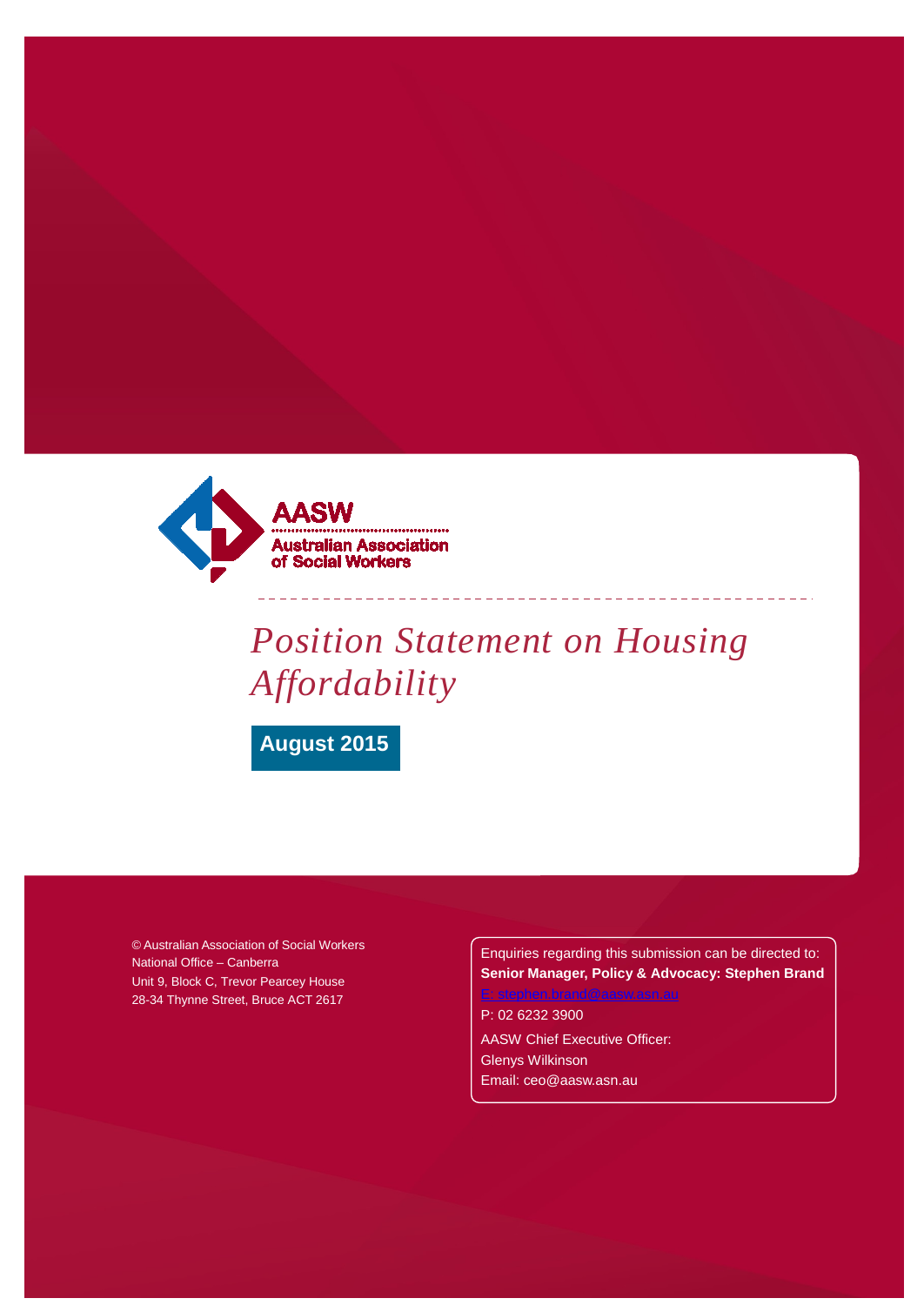# **Introduction**

The situation with regard to affordable housing is deteriorating in Australia and is greatly influenced by a range of policies of both the federal and state governments. Shortages in affordable housing directly affect the health, educational, employment, and emotional wellbeing of individuals, families and communities. Declining housing affordability is associated with an increased risk of homelessness. Social workers are committed to working with individuals, groups and communities to promote the pursuit and achievement of equality in Australian society. Social workers directly assist individuals and families to locate and maintain secure and affordable housing but experience increasing difficulties in achieving these outcomes. Furthermore, social workers are committed to making a prosperous country such as Australia more equitable by advocating for the provision of affordable housing for all.

The deteriorating situation with affordable housing is a sign of growing inequality in the Australian community. This is a cause which the AASW and significant community voices such as the Australian Council of Social Services (ACOSS) and Anglicare have in common. A recent ACOSS report and moving graphic (see their website) has highlighted inequality and its affect on Australian society. The AASW endorses these positions and present this statement as further concern for the people that social workers support.

# **Role of social workers**

Many AASW members are involved in the delivery or planning of housing support and homelessness services in a range of fields of practice. They work within Specialist Homeless Services (SHS), crisis accommodation, housing information and referral, assistance with care and housing for the aged (ACHA), for youth and with women's refuges. They also work across non-SHS services involved with discharge from hospital and other institutions and accommodation planning.

Social work practitioners working at the direct service level have experience with many clients whose circumstances are exacerbated by the lack of affordable housing. Examples include women and children who are unable to leave situations of family violence, parents who face extensive delays when seeking to be reunified with their children, and people unable to leave temporary accommodation services due to the unavailability of more permanent accommodation. Clients with disabilities and with mental health problems often have particular problems accessing affordable housing. The lack of affordability is undermining the service system by creating bottlenecks in crisis and short-term accommodation services as people are unable to find affordable private accommodation. Social workers in acute health and corrections settings involved in discharge planning also regularly report that many of their clients remain for longer periods than required or are discharged into absolute homelessness due to the unavailability of affordable housing. This can occur when young people leave state care. The result is cycling through services, temporary accommodation, and homelessness for many other clients that can persist throughout their lifetime.

Social workers also undertake research, and practice in social policy development, administration, management, consultancy, education, training, supervision and evaluation within different levels of government and non-government services. This includes developing housing and homelessness policies impacting upon individuals and families experiencing difficulties accessing or maintaining their housing. This work is guided by AASW professional aims of raising awareness of structural inequalities, promoting policies and practices that achieve a fair allocation of social resources and acting to bring about social change to reduce social barriers, inequality and injustice.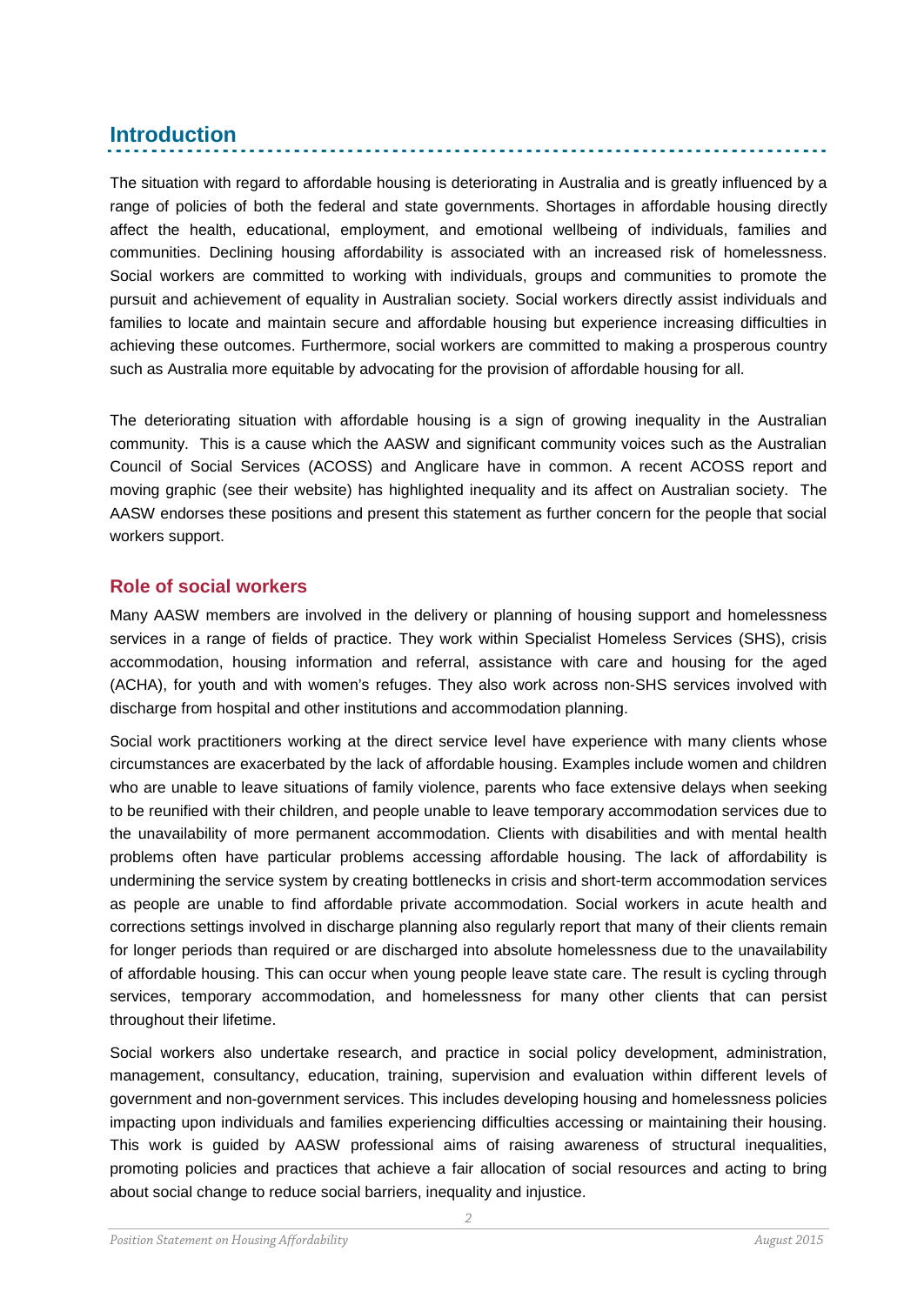# **The current situation**

Australia's level of home ownership is declining while at the same time house prices continue to rise. Home ownership is the most common and most desired form of housing in Australia. The 2011 ABS Census recorded that 67 per cent of Australian households were owner occupiers. The number of households who own their home outright has fallen since 1996 from 40.9 per cent to 32.1 per cent, while the number of households who own their home with a mortgage has increased from 25.5 per cent to 34.9 per cent. [1](#page-2-0) Average house prices are now 4 times the average annual household earnings and in Sydney and to a lesser extent in Melbourne, recent reports increase this to 6 times.<sup>[2](#page-2-1)</sup> This in turn puts pressure on the rental market, with 80% of private rental households earning the lowest 20% of incomes paying more than 30% of their income in rent-housing stress. [3](#page-2-2) There is also a concern that Australia is currently simply not building enough new housing stock. Negative gearing of income from property was originally advanced as a policy to encourage investment in increasing housing stock. However over time it has been reported that there has been unforeseen negative impacts on the housing market by forcing up the prices of established houses as more and more investors enter the market crowding out buyers who wish to buy for their own use.<sup>[4](#page-2-3)</sup>

Allied to this problem is the decline in investment by Governments in social housing which has been ongoing for nearly 25 years. This has led to very long waiting lists and the targeting of social and affordable housing to highly disadvantaged tenants with complex needs.<sup>[5](#page-2-4)</sup> Furthermore, the lack of social housing and affordable housing options for low income earners has resulted in the use of boarding houses, caravan parks and tents as long-term shelter for some people.

A further pressure for low income earners has been the ongoing decline in the comparative rate of Commonwealth Rent Assistance (CRA). Over the last decade the CRA rose by 31% while rents rose by 54%.<sup>[6](#page-2-5)</sup> This affects some 1.3 million individuals and families who rely on CRA to help pay the rent.

For the majority of household and income types captured in the recent Anglicare rental snapshot, access to affordable and appropriate rentals was very poor or negligible. This is particularly the case for those living on any form of income support, who are essentially priced out of the private rental market, and are thus particularly vulnerable to housing and financial stress, and potential homelessness. Young people and young families living on the Newstart Allowance have little to no access to affordable/appropriate rentals in both metropolitan and regional areas. While the most immediate effect of the decline in housing affordability is homelessness for some, the more insidious effect is the trapping of many households in poverty from which there seems little hope of escape.

#### **Policy change in a number of areas required**

The Australian Council of Social Services (ACOSS), the Community Housing Federation of Australia, Homelessness Australia, the National Association of Tenants' Organisations and National Shelter have released a comprehensive plan to address the issue of housing affordability entitled [An Affordable](http://www.acoss.org.au/images/uploads/Housing_paper_March_2015_final.pdf)  [Housing Reform Agenda.](http://www.acoss.org.au/images/uploads/Housing_paper_March_2015_final.pdf) The major priorities of this agenda include:

• Reforming the tax treatment of housing to remove distortions and improve affordability

<span id="page-2-3"></span><sup>4</sup>The effect of the tax system on housing affordability. Australia's future tax system: Final Report.<br>http://taxreview.treasury.gov.au/content/FinalReport.aspx?doc=html/publications/Papers/Final\_Report\_Part\_2/chapter\_e4-3 http://taxreview.treasury.gov.au/content/FinalReport.aspx?doc=html/publications/Papers/Final\_Report\_Part\_2/<br>
<sup>5</sup> An Affordable Housing Reform Agenda: Goals and Recommendations for Reform. (2015). p.11. Available at [http://www.acoss.org.au/images/uploads/Housing\\_paper\\_March\\_2015\\_final.pdf](http://www.acoss.org.au/images/uploads/Housing_paper_March_2015_final.pdf)

<span id="page-2-5"></span><span id="page-2-4"></span>*3* <sup>6</sup> A New System for Better Employment and Social Outcomes: Final Report. (2015). p.58. available at [https://www.dss.gov.au/sites/default/files/documents/02\\_2015/dss001\\_14\\_final\\_report\\_access\\_2.pdf](https://www.dss.gov.au/sites/default/files/documents/02_2015/dss001_14_final_report_access_2.pdf)

<span id="page-2-0"></span> <sup>1</sup> http://www.ahuri.edu.au/themes/home\_ownership

<span id="page-2-1"></span><sup>2</sup> Fox, R. & Finlay, R. (2012). Dwelling Prices and Household Income. *Bulletin*. Reserve Bank of Australia. p.15. Available at <http://www.rba.gov.au/publications/bulletin/2012/dec/pdf/bu-1212-2.pdf><br>
<sup>3</sup> Hulse, K., Reynolds, M., and Yates, J. (2014). Changes in the supply of affordable housing in the private sector for lower income

<span id="page-2-2"></span>households, 2006-2011. AHURI. p.2. Available at [http://www.ahuri.edu.au/publications/download/ahuri\\_51018\\_fr1](http://www.ahuri.edu.au/publications/download/ahuri_51018_fr1)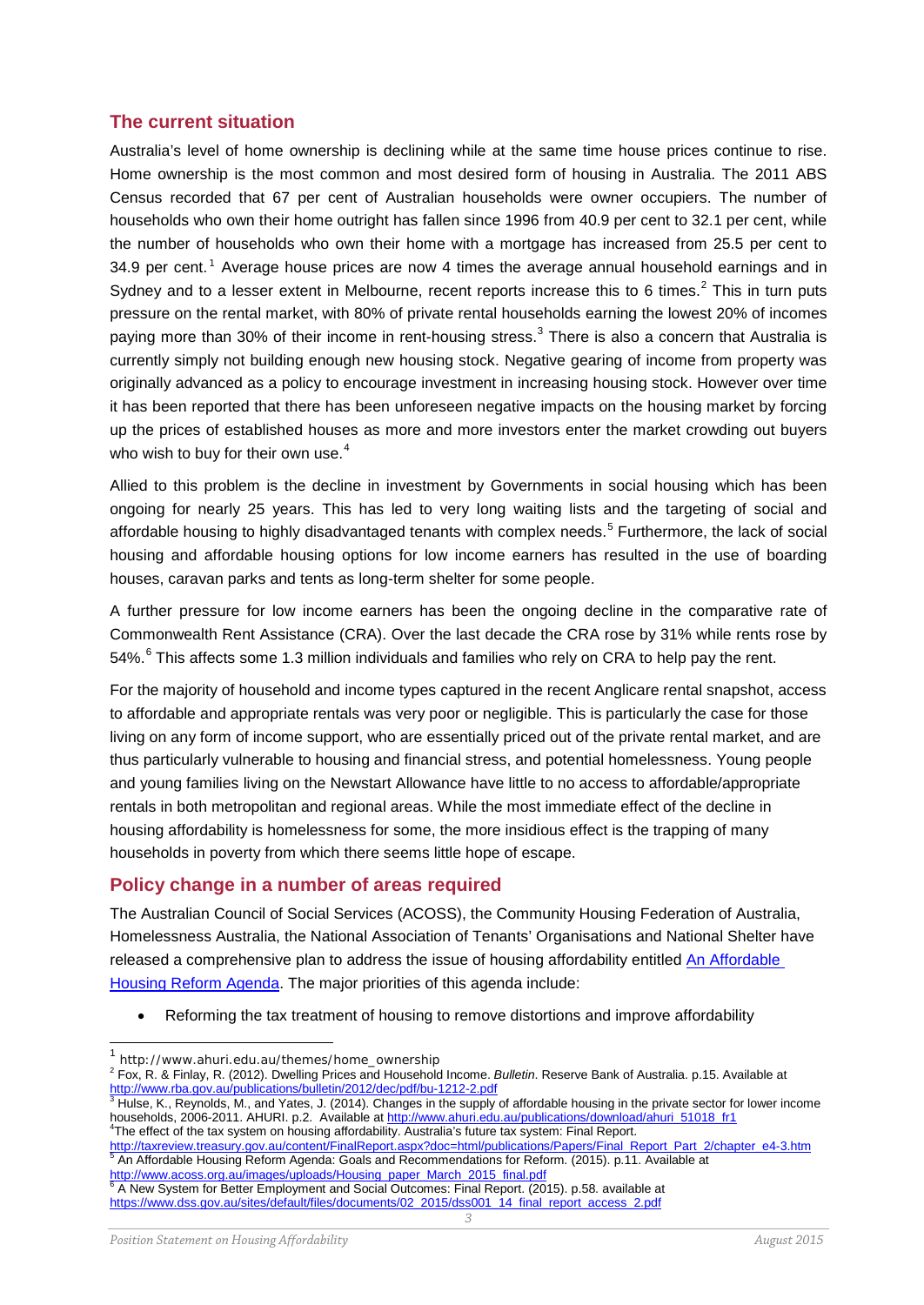- Public and private investment in new affordable housing to address the shortfall in affordable housing stock
- Reform of urban planning, land and building regulation to retain, promote and create affordable housing
- Increasing the maximum rate and improving indexation of Commonwealth Rent Assistance to relieve rental stress
- Reforming tenancy protections to provide more security for renters
- Adequate and consistent funding for homelessness services to ensure we meet our goal of halving homelessness by 2020.

The AASW endorses and supports this comprehensive and systemic approach to policy change. Major reform is now required if Australia is not to become an increasingly inequitable society in which some make large profits from the housing market while others are homeless or trapped in needless and ongoing poverty caused by artificially raised housing prices and rents.

# **Specific change agenda**

The AASW supports the call by Anglicare Australia<sup>[7](#page-3-0)</sup> for a national plan for affordable housing, which includes the following five key priority areas:

# **1. Recognise income inadequacy as a barrier to secure housing and meaningful social participation**

- Increase the rates of Newstart and Youth Allowance and their indexation to keep pace with living standards and housing costs.
- Undertake a review of the Commonwealth Rent Assistance and its effectiveness in protecting against the increasing costs of rent.

#### **2. Create a tax system that makes affordable housing more available**

- Redirect negative gearing towards growing the supply of affordable housing, and improving its quality.
- Review the impact of other taxes, such as stamp duties and land taxes, on housing for low income households.

#### **3. Increase social housing stock sustainably and responsibly**

- Increase social housing stock.
- Renew old stock in a timely manner in order to avoid greater costs later.
- Encourage state/territory governments to transfer title along with the asset in the transfer of social housing stock.

#### **4. Increase housing stock that matches changing population needs**

- Increase supply of affordable housing, including public, community and other low income rental properties.
- Ensure new housing stock reflects the changes in Australia's population: age, culture, single person households, fewer children per family, etc.
- Modify and design housing to account for the needs of people, as they age or live with disability.

<span id="page-3-0"></span> <sup>7</sup> Anglicare Australia, 2015, *Anglicare Australia Rental Affordability Snapshot*, Canberra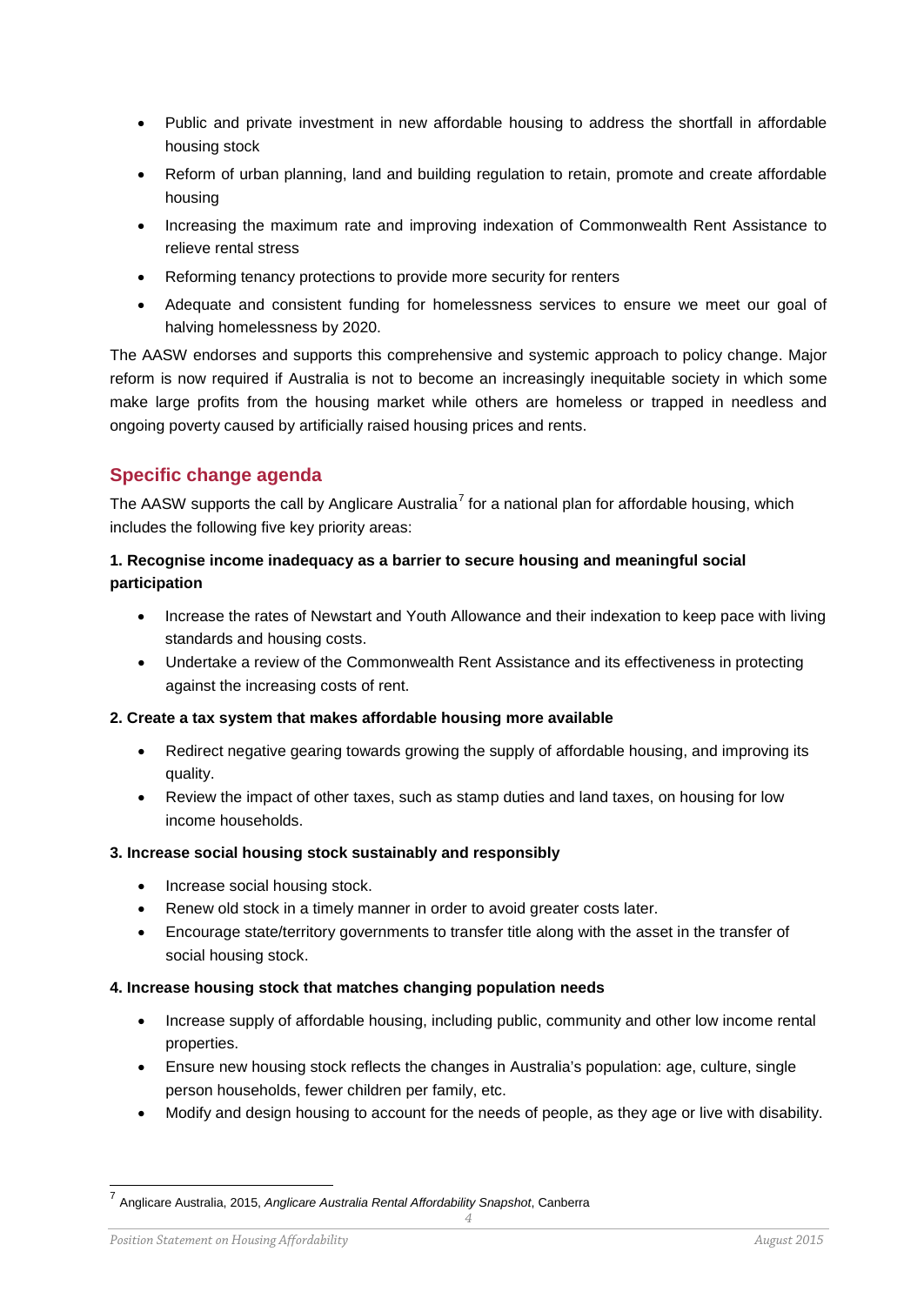# **5. Federal Government to take national leadership and work in collaboration with the community sector**

- Recommit to independent expertise and impartial advice on housing supply and homelessness strategies.
- Sustain housing incentive schemes over the long term to allow investors, including superannuation funds, to commit the necessary funds.
- Gain Commonwealth acceptance of its leadership role in terms of coordinating and pursuing a cohesive national housing strategy.

# **Conclusion**

Reduced housing affordability affects the individuals, families and communities that social workers work with in almost every field of practice. It particularly disadvantages those attempting to leave situations of family violence. Though complex, there are solutions available to solve Australia's low rate of housing affordability. The AASW is committed to working with others in the community to address this important equity and human rights issue.